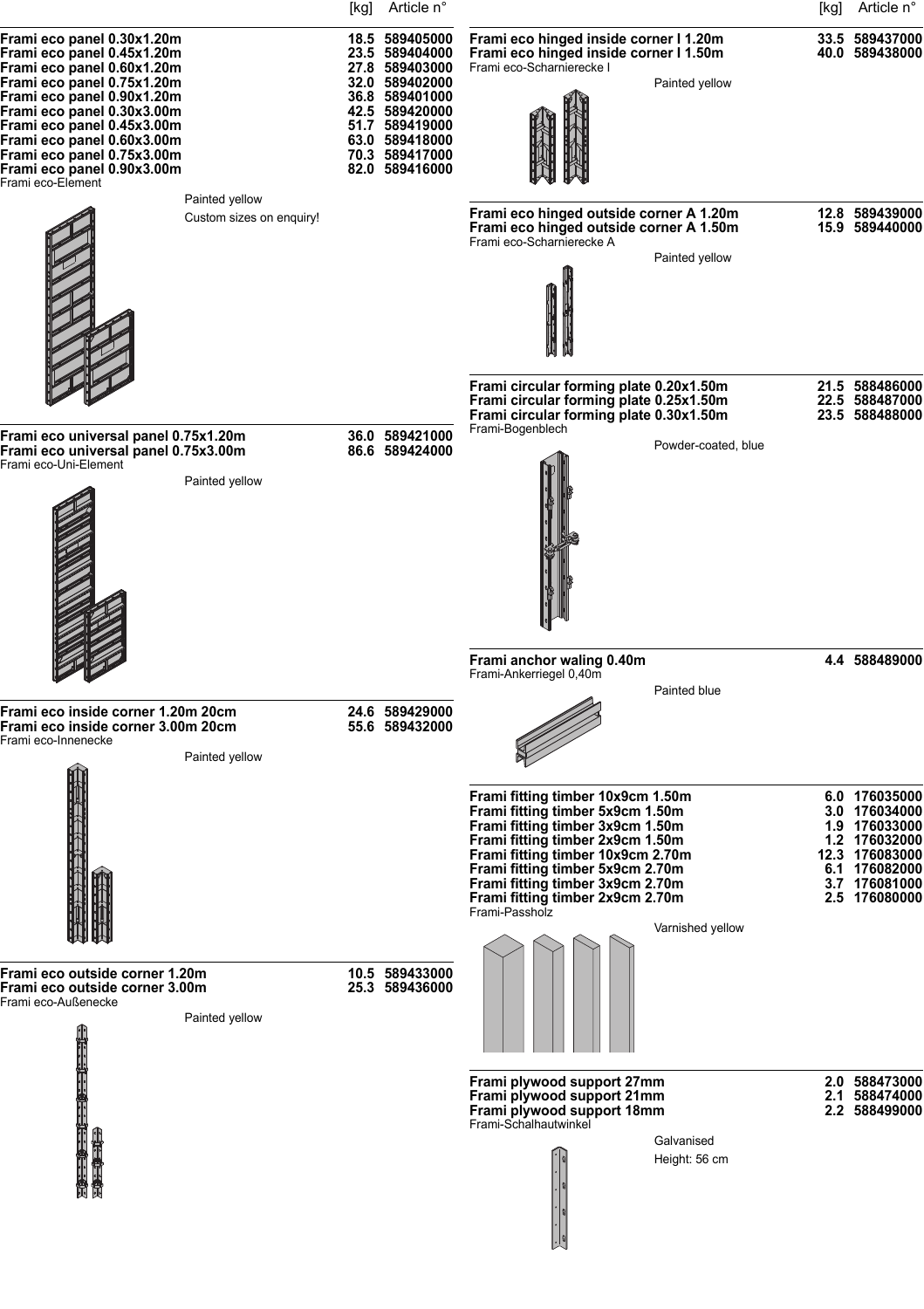|                                                                                                                                                             | [kg] Article n°                                      |                                                                                    |                             | [kg] | Article n°                     |
|-------------------------------------------------------------------------------------------------------------------------------------------------------------|------------------------------------------------------|------------------------------------------------------------------------------------|-----------------------------|------|--------------------------------|
| Framax stripping corner I 2.70m<br>Framax stripping corner I 1.35m<br>Framax stripping corner I 3.30m<br>Framax-Ausschalecke I<br>Galvanised, powder-coated | 171.0 588675000<br>90.0 588614000<br>209.9 588676000 | Frami panel shoe<br>Frami-Elementschuh<br>Frami clamp                              | Galvanised<br>Length: 16 cm |      | 1.3 588490000<br>1.2 588433000 |
|                                                                                                                                                             |                                                      | Frami-Spanner<br>Frami aligning clamp                                              | Galvanised<br>Length: 11 cm |      | 3.2 588435000                  |
|                                                                                                                                                             |                                                      | Frami-Richtspanner                                                                 | Galvanised                  |      |                                |
| Framax stripping spindle I<br>Framax-Ausschalspindel I<br>Galvanised<br>Height: 25 cm                                                                       | 3.2 588618000                                        |                                                                                    | Length: 62 cm               |      |                                |
| Framax stripping spindle I with ratchet<br>Framax-Ausschalspindel I mit Ratsche                                                                             | 5.5 588653000                                        |                                                                                    |                             |      |                                |
| Galvanised<br>Height: 24.8 cm                                                                                                                               |                                                      | Frami adjustable clamp<br>Frami-Ausgleichsspanner                                  | Galvanised<br>Length: 40 cm |      | 3.6 588436000                  |
| Extension set Framax stripping spindle I<br>Erweiterungsset Framax Ausschalspindel I                                                                        | 0.90 588947000                                       |                                                                                    |                             |      |                                |
| Galvanised<br>Height: 2.5 cm                                                                                                                                |                                                      | Frami universal waling 0.70m<br>Frami universal waling 1.25m<br>Frami-Klemmschiene | Painted blue                |      | 3.7 588439000<br>6.4 588440000 |
| Dismantling tool Framax stripping spindle I<br>Lösewerkzeug Framax Ausschalspindel I<br>Galvanised<br>Height: 27.5 cm                                       | 4.5 588948000                                        |                                                                                    |                             |      |                                |
|                                                                                                                                                             |                                                      | Frami wedge clamp<br>Frami-Klemme                                                  | Galvanised<br>Length: 16 cm |      | 1.1 588441000                  |
| Frami tie-adapter for stripping corner I<br>Frami-Ankeradapter für Ausschalecke I<br>Galvanised                                                             | 0.47 588492000                                       |                                                                                    |                             |      |                                |
| Height: 11 cm                                                                                                                                               |                                                      | Frami universal fixing bolt 5-12cm<br>Frami-Universalverbinder 5-12cm              | Galvanised<br>Length: 23 cm |      | 0.43 588479000                 |
| Frami profile adapter for stripping corner I<br>Frami-Profiladapter für Ausschalecke I                                                                      | 0.60 588491000                                       |                                                                                    |                             |      |                                |
| Galvanised<br>Height: 8 cm                                                                                                                                  |                                                      | Frami profile connector 5-18cm<br>Frami-Profilverbinder 5-18cm                     | Galvanised<br>Length: 33 cm |      | 0.80 588493000                 |
| Framax quick acting clamp RU                                                                                                                                | 3.3 588153400                                        |                                                                                    |                             |      |                                |
| Framax-Schnellspanner RU<br>Galvanised<br>Length: 20 cm                                                                                                     |                                                      | Frami corner connector<br>Frami-Eckverbinder<br><b>THE REAL PROPERTY</b>           | Galvanised<br>Length: 19 cm |      | 0.40 588446000                 |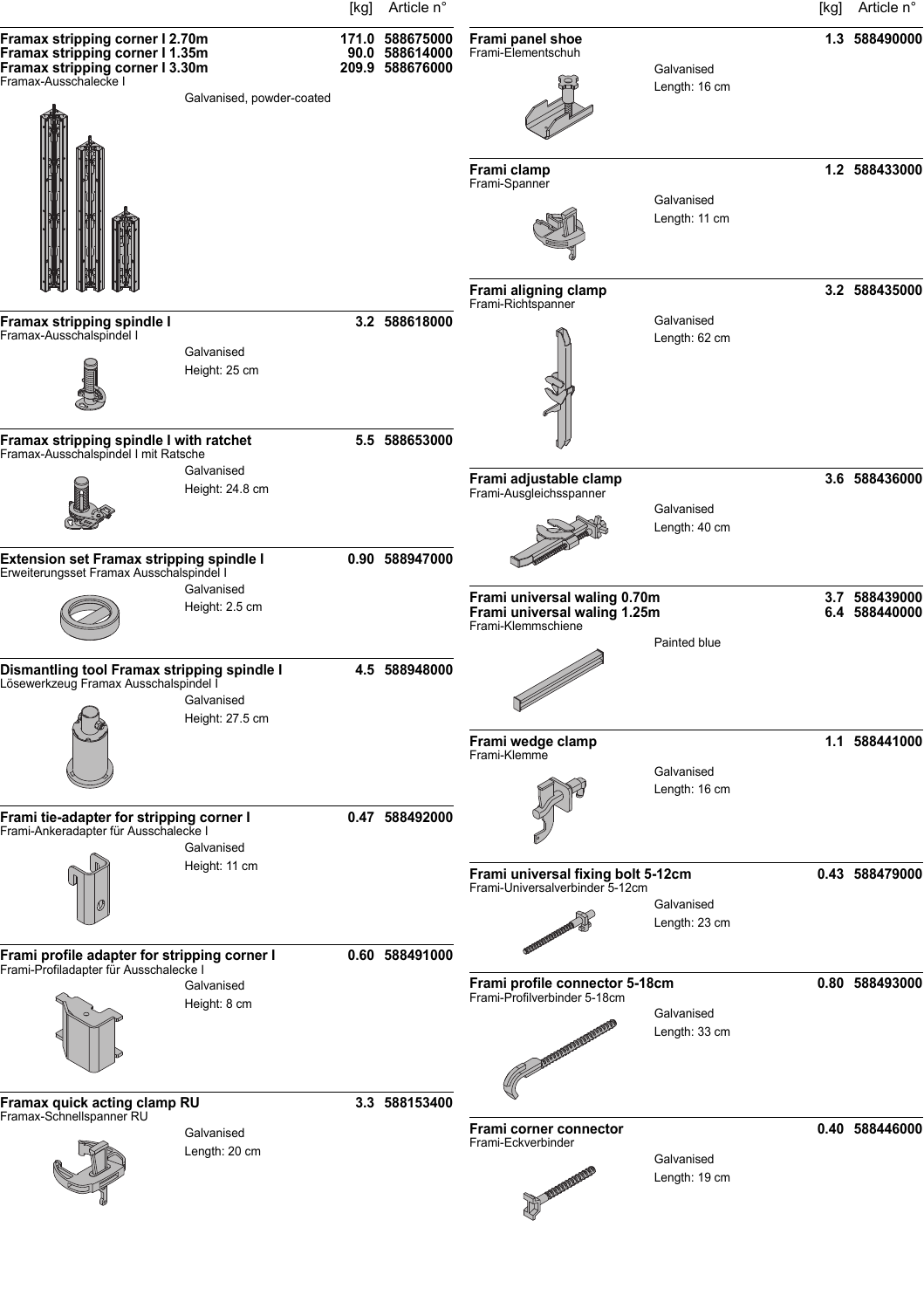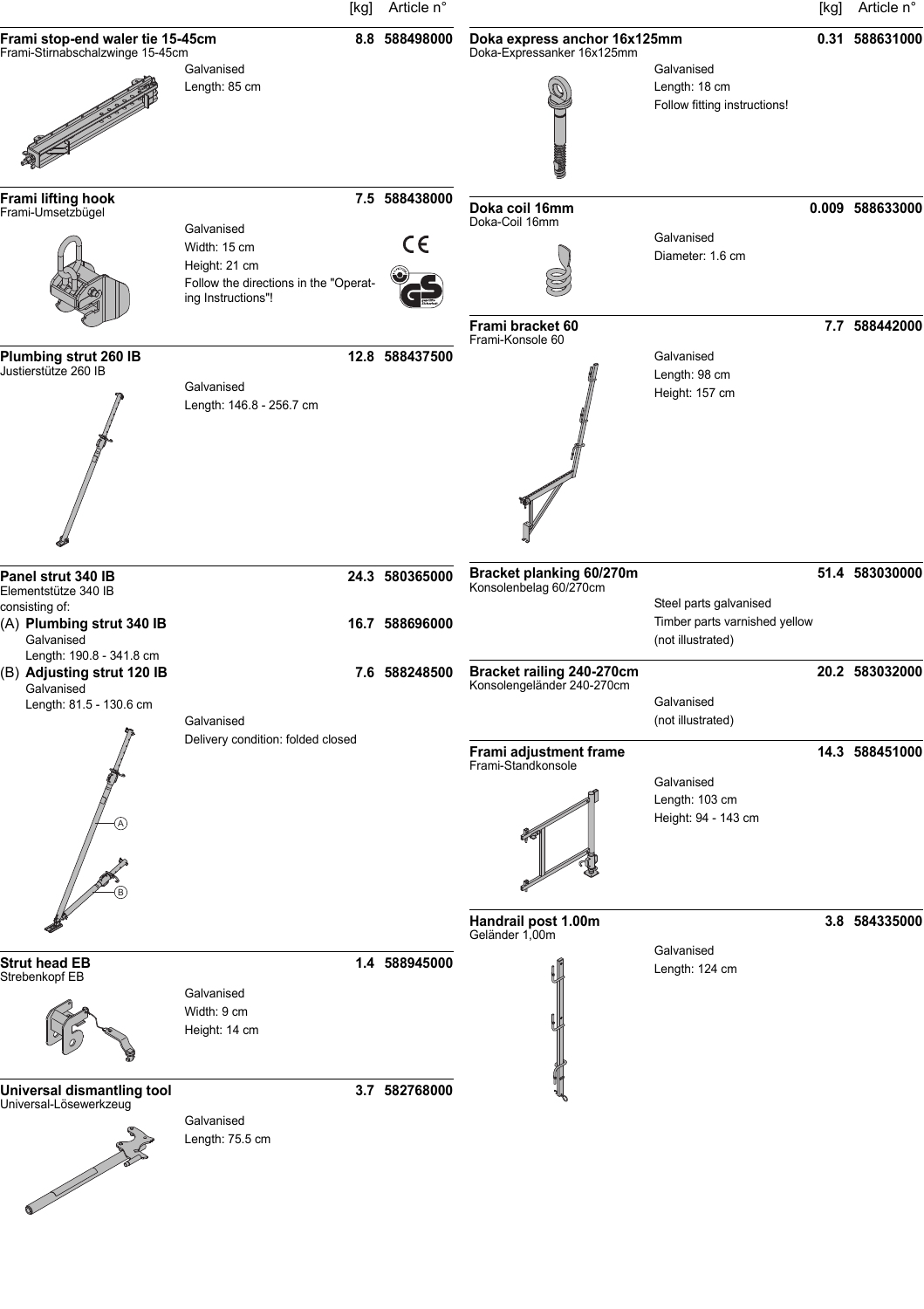